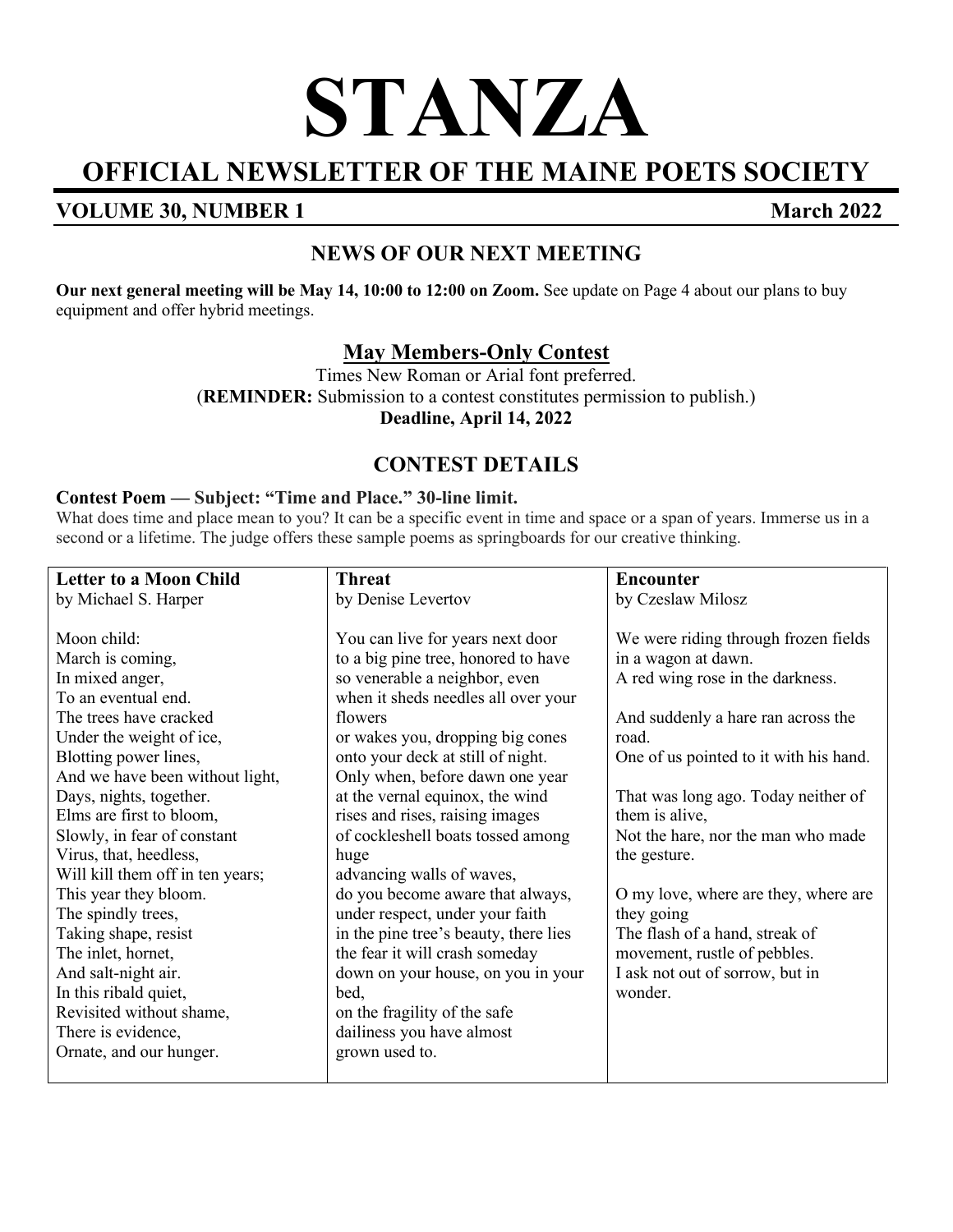## **ABOUT THE JUDGE**

**Mike Bove** is the author of two books of poems: *Big Little City* (2018) and *House Museum* (2021). His work has appeared in journals in the US, UK, and Canada, and he was the winner of the 2021 Maine Postmark Poetry Contest. He holds degrees from the University of New Hampshire and is an Associate Professor of English at Southern Maine Community College. Mike lives with his family in Portland, Maine where he was born and raised.

#### **HOW TO SUBMIT**

**Only current MPS members are eligible and only one entry per person is permitted.** Note that Times New Roman or Arial font is preferred.

**If submitting by USPS:** Mail to: Gus Peterson, 12 Middle Street, Randolph 04346

2 copies of your poem (ONE with your name; one without) in a letter-size (#10) envelope marked "CONTEST." **Must be postmarked on or before April 14 to be considered.** Please be sure to enclose a self-addressed stamped envelope.

**Email entries** must be sent as an attachment on or before April 14 to [mainepoetssociety@gmail.com.](mailto:mainepoetssociety@gmail.com) In the upper righthand corner, include your name, address, telephone number and email address. **Please send the poem in a .doc, .docx or .rtf format. Do not send it as a .pdf.** We suggest **Member Contest Entry Spring 2022** or something similar in the subject line.

# **Open Mic on Zoom March 19 – 10 a.m. to noon – a reminder**

This is a *really* open mic, in that it is open to non-members as well as members. It will be advertised on our Facebook page, since that is followed by many people interested in poetry in Maine, who are not actual members. It will be hosted by Jenny Doughty.

Open mics have in the past been a way of drawing in new members. If you would like to attend either to read or just to listen, and if you know people who might like to do either, please email [mainepoetssociety@gmail.com](mailto:mainepoetssociety@gmail.com) with "Open Mic" in the subject line, and you will receive a Zoom link the day before the event.

On the day, if you would like to read, please put your name in the chat window with "would like to read" when you arrive in the Zoom room. It's OK to be there just to listen though!

#### **OPPORTUNITY GRANTS ARE STILL AVAILABLE**

Funds for an Opportunity Grant to MPS members are available! The rules stipulate that a person needs to have a valid membership as of January 10th of the current year. Now that the pandemic is waning, there may be courses that would be beneficial to a member or members. Courses already are occurring on ZOOM (or other virtual means) that may serve the interests of our membership! The grant application is available upon request by mail or can be sent as a PDF by computer email. Written requests for the form and completed Opportunity Grant Applications can be sent to John Seksay, Treasurer, at 72 Green Street, Augusta, ME 04330. Or go to the Maine Poets Society website, click on the Membership tab, and then on "Download a Membership Opportunity Grant Application."

Opportunity Grants can be up to \$100 (some of which could be used for gas/travel expenses for any in-person poetry seminar/workshop experience). Anyone receiving an Opportunity Grant is asked to write a short piece for *Stanza* afterwards to tell other members about their experience. Individual members can only have one grant in any three-year period. A total of \$500 a year is available for grants – first come, first served. Go here to print out an application: [http://www.mainepoetssociety.com/PDFs/2020-Opportunity-Grants-explanation-and-application.pdf.](http://www.mainepoetssociety.com/PDFs/2020-Opportunity-Grants-explanation-and-application.pdf)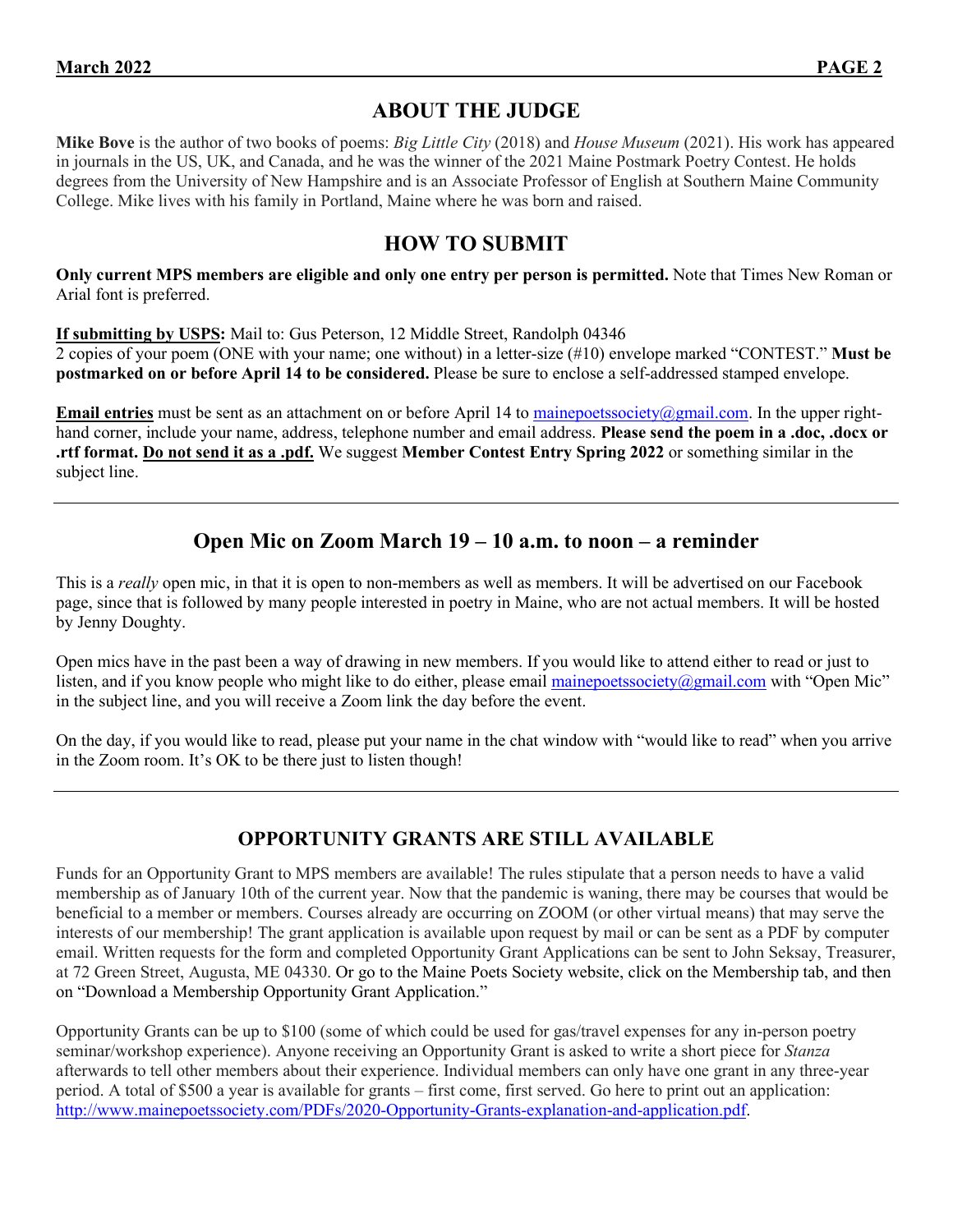#### **THE MAINE POETS SOCIETY PRIZE POEM CONTESTS 2022**

The Maine Poets Society is proud to present our fifth annual \$100 prize poem contest. This year we are again also offering a \$50 prize to Maine poets whose poetry has not been previously published. Publication in a newsletter or an online workshop does not count for this purpose.

The contests are open to all Maine residents, including seasonal, except for Maine Poets Society board members. **If your entry will be postmarked out of state, please enclose a letter verifying your address when resident in Maine.** Entries must be postmarked between January 15th and the deadline of March 30th, 2022.

There is a \$5 entry fee for the \$100 prize poem contest, and a \$2.50 entry fee for the \$50 contest for previously unpublished poets. You may enter up to 4 poems, but you must cover each poem with an entry fee. You may not enter a poem that has been previously published.

Topic and form are left open, but there is a 50-line limit. Entries exceeding this will be disqualified.

Our distinguished judge for the \$100 prize poem contest in 2022 will be Julia Bouwsma, Maine Poet Laureate, and author of two poetry collections, recipient of the 2018 Maine Literary Award and the 2016-17 Poets Out Loud prize. She is a former Managing Editor for Alice James Books and serves as Library Director for Webster Library in Kingfield, Maine. Board members of the Maine Poets Society will judge the contest for previously unpublished poets.

Our prizes will be presented at the 2022 Maine Writers and Publishers Alliance awards evening. The shortlists will be announced beforehand by email and on the MPS Facebook page.

Please send two copies of your poem, one of them identified with your name, mailing address, email address and telephone number and which contest you are entering, and <u>one with no additional information</u>, to MPS President Jenny Doughty, at 31 Rustic Lane, Portland, ME 04103. Mark your envelope CONTEST.

Enclose a check payable to Maine Poets Society, with 'Contest entry' on the memo line. Entries will not be returned, so please retain a copy.

#### **National Federation of State Poetry Societies Contests Deadline: March 15**

Just a reminder that membership in the Maine Poetry Society includes membership in NFSPS. The 2022 contests are now open with a March 15 deadline (50 of them, including one which we sponsor, but do not judge). The brochure is available at their website. 2022 [NFSPS Contest Brochure.pdf](http://www.nfsps.com/2022%20NFSPS%20Contest%20Brochure.pdf) The deadline is just days away, so if you're thinking of entering any of the contests, best to download the brochure and get your material ready for the mail.

#### **A Word from Our Membership Chair**

A hearty thank-you to all our members who have renewed by the March 1st deadline! We know that such details can sometimes escape attention. The Bylaws specify that we include the previous year members in our mailings and events until the May meeting, when the membership list is updated to reflect the current year only. At that point MPS mailings and e-blasts are sent to the updated list only. Membership can be restored at any point in the year with payment of dues.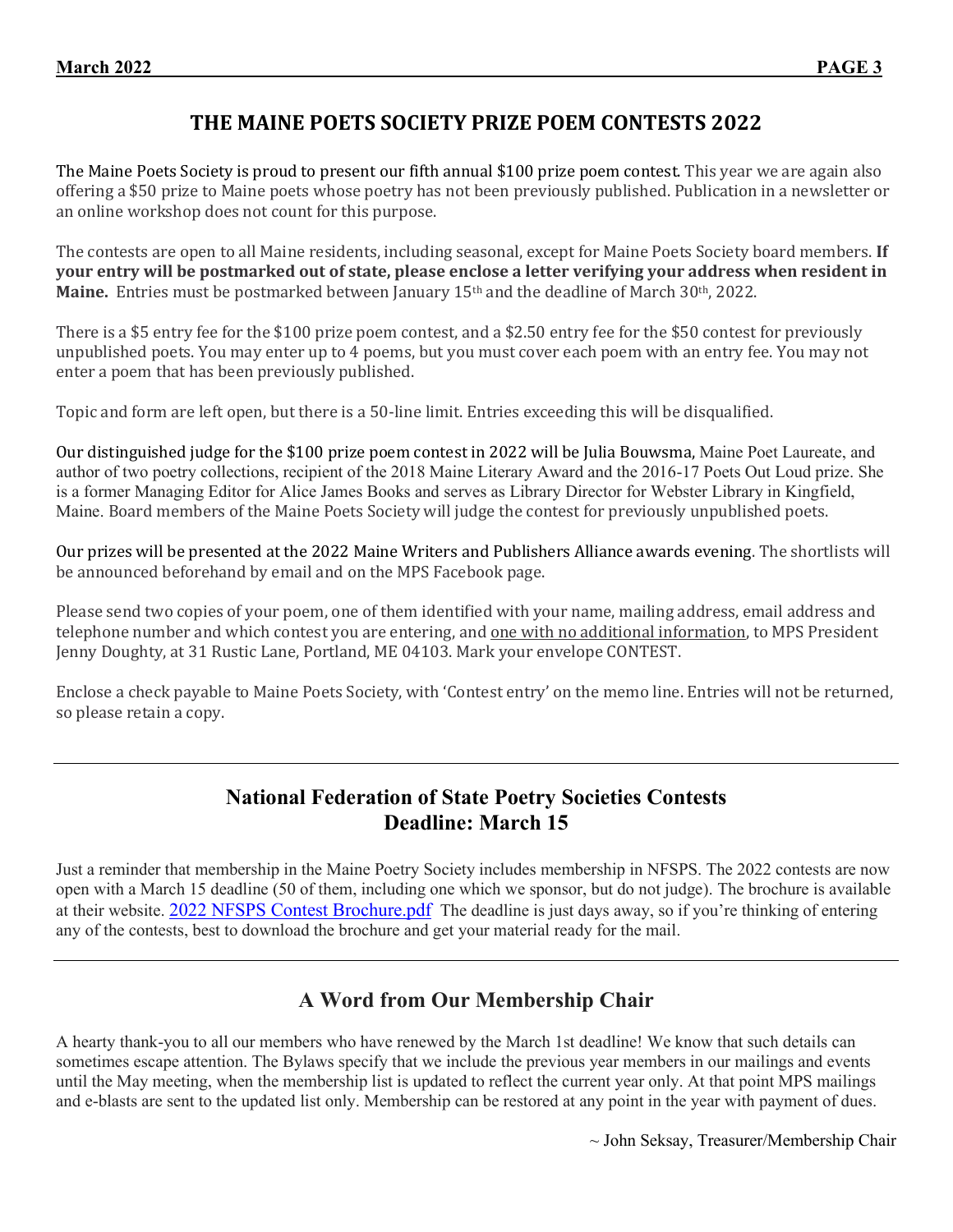## **Hoping for Our First Hybrid Meeting in the Fall**

Good (impending) Spring fellow poets! I hope that the past few months have been productive and safe for you all. As the daylight has lengthened and warmed us this past month so has the news of the receding pandemic. While there are no guarantees, and while the spring general meeting will be on Zoom as we have met the past couple of years, we are excited at the chance this fall to meet in person again. However, as we discussed amongst ourselves on the board over the last year, as we have heard from you, we are excited to emerge in a way we feel will better serve you, the membership: the hybrid model. In short, we will enable active Zoom participation for those members who cannot attend in-person meetings going forward. This will be accomplished through an "Owl," which is a combination microphone and 360 degree camera. By using it with a flat screen monitor, we will be able to see participants attending remotely, they will be able to see us, and we will be able to engage with them in real time. We feel this offers the best of both worlds for all members. We have the funds to not only undertake this new step but to continue everything else we've been doing thus far with workshops and our readings in the round. Barring any pandemic setbacks, we hope to start this at our fall general meeting. If you have questions or concerns, please don't hesitate to reach out to the board. We are always grateful for any input and direction. Be safe, good writing, and see you at our Spring meeting!

 $\sim$  Gus Peterson, Vice President

#### **Publication & Member News**

#### **Poems**

Marshall Witten's poem "The Secret Word" will be included in the Poetry Box's 2022 Anthology *The Poeming Pigeon* this fall.

Three poems by Cynthia Lozier were published in *2020 An Anthology of Poetry* by Black Dog & One-Eyed Press, Nova Scotia Canada

Bill Frayer's poem "Tyranny of Maps" will be published in the Fall 2022 *Poeming Pigeon*.

Bill Frayer's poem, "Duet in Counterpoint," was published in the December 2021 issue of "My Woven Poetry."

Robert Paul Allen's poem "Trying to Impress Dad" will be published in the *Bear River Review* in May and his poem "Together Time" is being published in Volume 8 of the *Frost Meadow Review*.

From the Wheelbarrow Poetry Group— Kristin Frangoulis selected Sharon Bray's poem "Tidal River Farm" to display in the Belfast Free Library window for a couple of weeks in February.

Jeanne Julian's poem "Watershed Trail" is included in the anthology *My Cityline* from Wingless Dreamer. Her poem "Spilled Beer" is published on line in *Red Fez,* issue 154. Her sonnet "Without / With 2020 / 2021" was awarded First Place in the Joanna Catherine Scott contest and her poem "Villanelle: To Sleep" received Honorable Mention in the Katherine Kennedy McIntyre Light Verse contest, both sponsored by the North Carolina Poetry Society for 2022.

Nancy Orr's haiku, "beach glass" was published in the March 2022 issue of *The Heron's Nest*, and "wing prints" will be published in *Modern Haiku* this summer.

David Sloan's poem "A Marriage" won first place in Oprelle Publications recent "Coming Home" contest. The poem first appeared in his collection *The Irresistible In-Between* (Deerbrook Editions, 2013). Here's the link: [coming-home-poetry](https://oprelle.com/pages/coming-home-poetry-contest-2021-winners)[contest-2021-winners,](https://oprelle.com/pages/coming-home-poetry-contest-2021-winners)

David Sloan's poem "Flames" earned honorable mention honors in *Third Wednesday's* annual poetry contest. It can be found on *Third Wednesday's* site using this link: <https://thirdwednesdaymagazine.org/2022/03/02/flames-david-sloan/>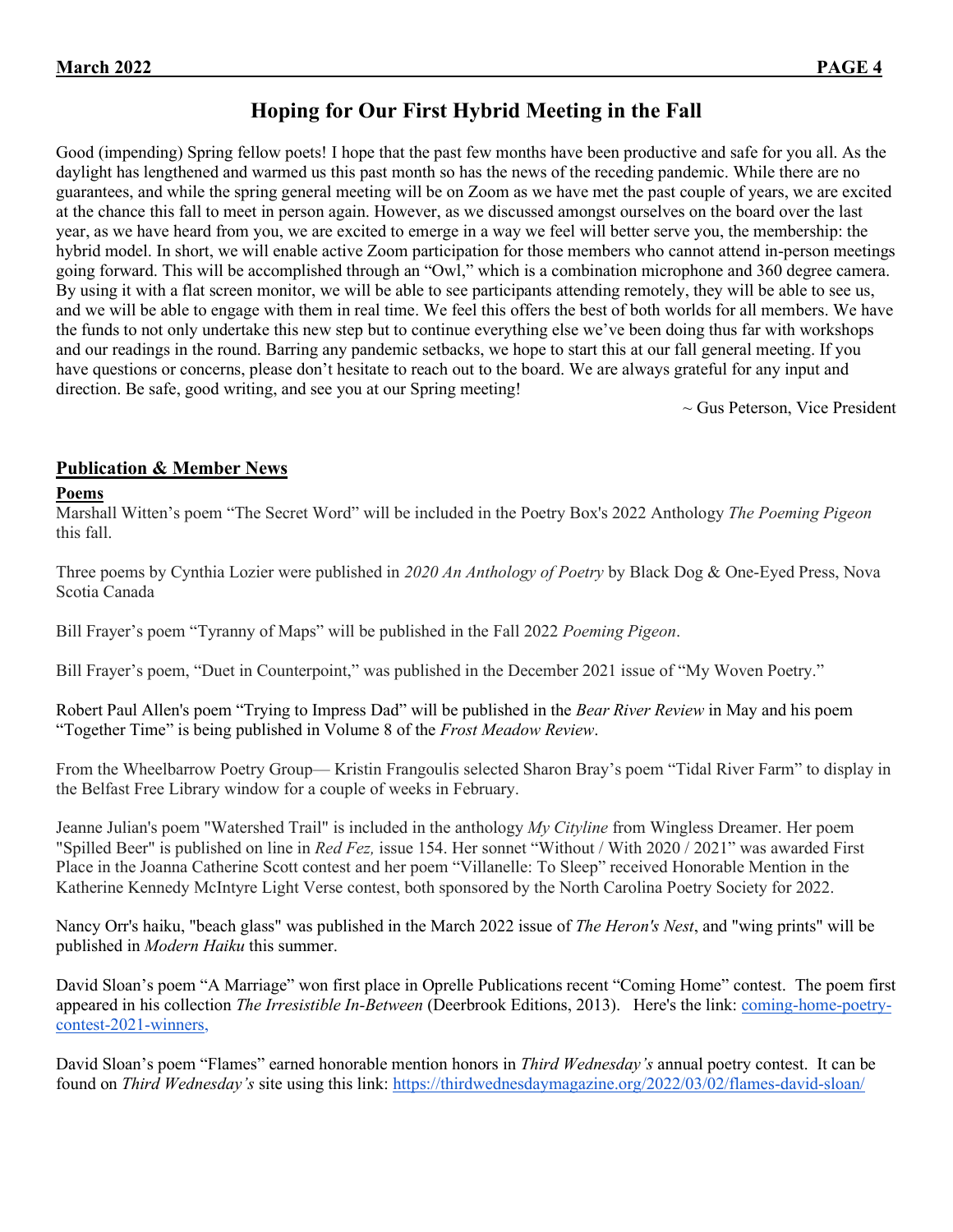

Punxsutawney Phil promised us another six weeks of winter back at the beginning of February, and the weather (apart from one glorious day) has proved him right. I don't know about all of you, but I am more ready for spring than I can remember being since… about this time last year.

I need flowers and sunshine, and at least enough warmth to loosen my coat and say "Warming up a bit, isn't it?" However, while many of us are still hunkered in before gardening season starts, take advantage of the indoor time to polish up a "Time and Place" poem for our members-only contest, and another on whatever topic pleases you for our Prize Poem contest. Remember that one of the contests has a \$50 prize specifically for poets who have never had anything published except in a newsletter like this one. If you've ever had a poem published in a journal or a book, the \$100 contest for previously published poets is the one to look at.

And while you're doing that, consider sending your poems out to journals. There is a Facebook page called "Calls for Submission", which has some excellent options. Many of them can be entered via email. Many are entered via an online portal called Submittable, which is free to use. It also keeps a record of what you have submitted and any acceptances, of which you get notified by email. Even if you are a novice at submitting, it is not scary. I own up at this point to being less than frequent at submitting. We all know in advance that we'll mostly get rejections, so it's not fear of rejection for me so much as not always being sure where to send stuff, allied to sheer laziness. I'd rather spend the time writing. But there is such a good feeling when something you write strikes a chord with somebody else, that it's worth taking the time.

If you have poems on a particular theme, or in a particular style, it's worth checking to see if there is a journal that specializes in that kind of poetry. For example, Naugatuck River Review specializes in narrative poetry. I had a group of Fibonacci poems (if you're unfamiliar with that form, check out https://www.poetryfoundation.org/articles/68971/1-1-2-3-5-8-fun) published by a journal called Fib Review, which specializes in them.

You can also sign up to various blogs that send you tips and advice on submitting. I get emails from Trish Hopkinson and Erika Dreifus, which are always useful. If there is a press you like, sign up for emails from them too. I get emails from Tupelo Press and Littoral Press. If there is a journal you like, sign up for emails from them which indicate the kind of thing they are looking for. I get one from Mslexia, which is a UK-based journal, because one of the advantages of doing things online is that you're not constrained to national boundaries. I save these emails in an email folder called "Writing Resources".

And finally, take advantage of one of the benefits of being a member of the Maine Poets Society, which is membership of the National Federation of State Poetry Societies. Their magazine Strophes, to which you will find a link in this issue of Stanza, offers contests that are open to us as MPS members, and I have had success in entering one of those.

Spring is coming, but poetry is for all seasons!

Jenny Doughty

"It's exciting to see things coming up again, plants that you've had twenty or thirty years. It's like seeing an old friend." ― Tasha Tudor

"Can words describe the fragrance of the very breath of spring?"  $\sim$  Neltje Blanchan